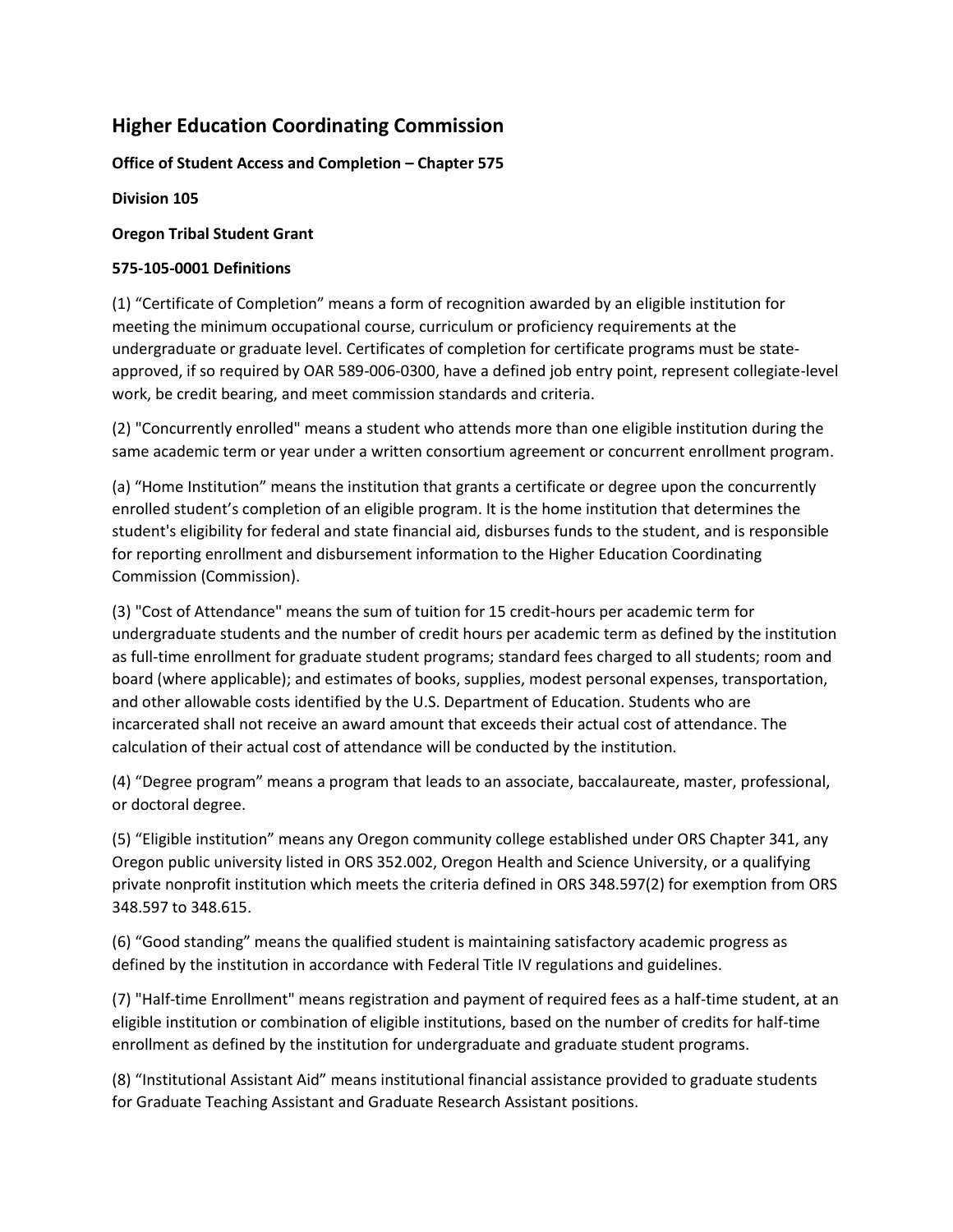(9) "Student" means an individual who meets the Oregon Tribal Student Grant program eligibility requirements and enrolls at an eligible institution and meets the residency requirements outlined by OAR 575-030-0005(1)(f)(B).

(10) "Tuition" means the amount charged to a student for a course and is based upon the number of credit hours for which the course is offered.

## **575-105-0005 Student Eligibility**

(1) The purpose of the Oregon Tribal Student Grant is for the Commission to provide grants to offset the cost of attendance to any qualified student who meets all of the following criteria:

(a) Is an enrolled member of an Oregon federally recognized tribe as defined under ORS 182.162.

(b) Completes the Free Application for Federal Student Aid, or an Oregon-recognized equivalent form.

(c) Accepts any state and federal educational grant and scholarship aid available to such student.

(d) Has not achieved a degree or credential equivalent to or higher than that issued by a program into which such student seeks to enroll.

(e) Be enrolled at an eligible institution;

(A) be in academic good standing; and

(B) be enrolled at a minimum of half-time enrollment in a Federal Title IV eligible program or curriculum designed to lead to a certificate of completion, or degree program as defined by the Commission by rule.

(2) No student shall receive a grant for more than the equivalent of 5 years of full-time enrollment at the undergraduate level. And no more than the equivalent of 3 years of full-time enrollment at the graduate level.

(a) Maximum timeframe eligibility for a grant for an undergraduate and graduate student shall not be reduced or restricted on the basis of a student's credits earned prior to participation in the grant.

(b) Maximum timeframe eligibility for a grant for a graduate student shall not be reduced or restricted on the basis of a student's eligibility or participation in the program at the undergraduate level.

(3) No Oregon Tribal Student Grant shall be made to any student enrolled in a course of study required for and leading to a degree in theology, divinity, or religious education.

#### **575-105-0010 Application Process**

(1) Applicants must complete and submit, depending upon status, the Free Application for Federal Student Aid, or an Oregon-recognized equivalent form.

(2) Applicants must submit the Oregon Tribal Student Grant application to the Commission including any required supporting documents.

(3) Applications must be submitted during the timeframe established by the Commission.

#### **575-105-0015 Grant Amount**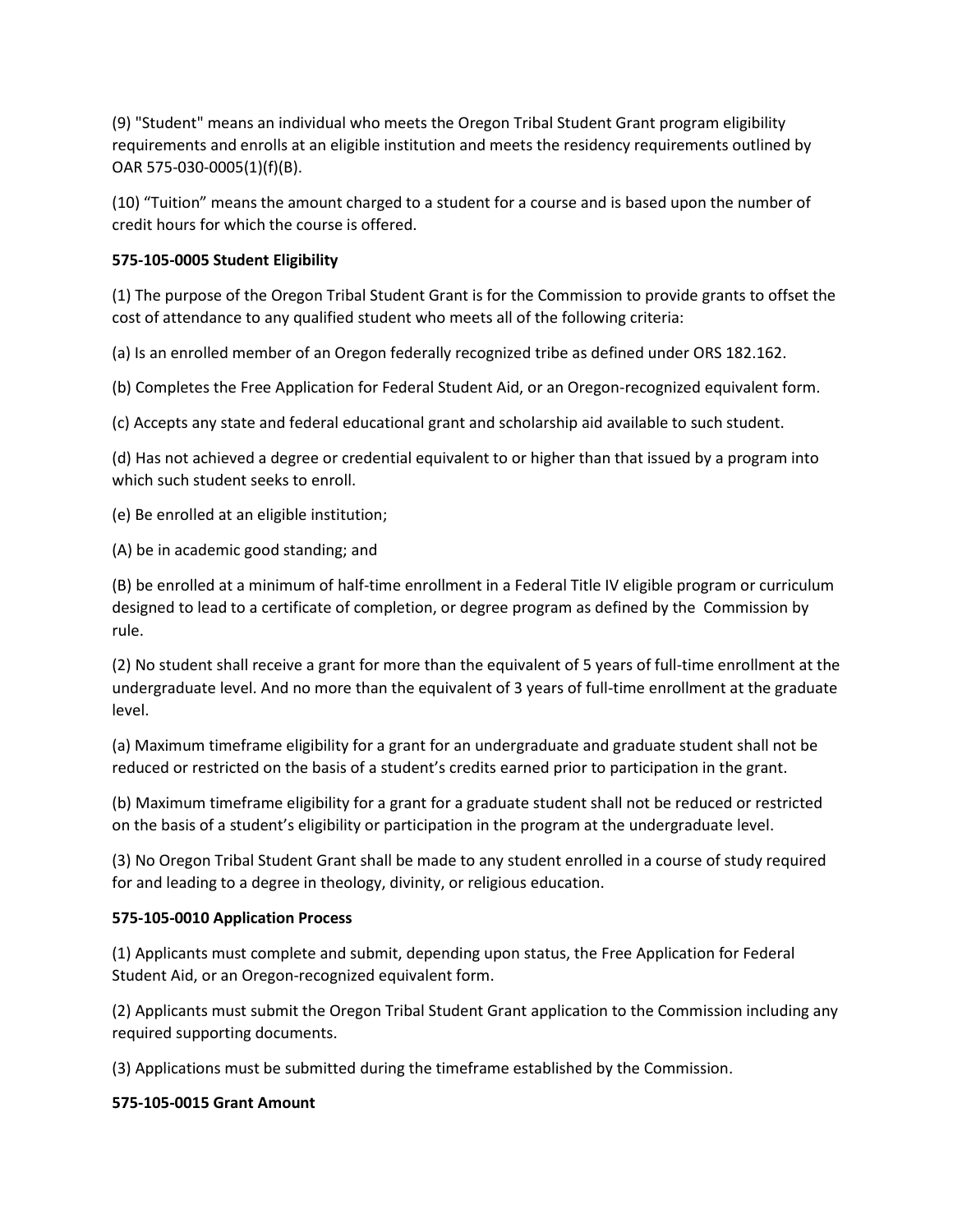(1) The Commission shall provide a qualified student with an award calculated in the following manner:

(a) For an undergraduate student attending an Oregon public university listed in ORS 352.002, Oregon Health and Science University, or an Oregon community college established under ORS Chapter 341, the Commission shall provide an award equal to and not to exceed the average cost of attendance, as calculated by the eligible institution at which the student enrolls, reduced by the amount of state and federal educational grant and scholarship aid available to such student. The total award of combined resources shall not exceed the cost of attendance.

(b) For an undergraduate student attending a qualifying non-public institution, the commission shall provide an award equal to the average cost of attendance of the highest cost institution, reduced by the amount of state and federal educational and scholarship aid available to such student, in the equivalent public institution sector as follows:

(A) If such student is attending a qualifying four-year non-public university, the public university listed in ORS 352.002 with the highest undergraduate average cost of attendance.

(B) If such student is attending a qualifying two-year non-public institution, the community college operated under ORS chapter 341 with the highest average cost of attendance.

(c) For a graduate student enrolled in a master's degree seeking program, the Commission shall provide an award equal to the average cost of attendance reduced by the amount of institutional assistant aid, state and federal educational grants, and scholarship aid available to such student. The award shall not exceed the highest average undergraduate cost of attendance at an Oregon public university listed in ORS 352.002. The total award of combined resources shall not exceed the cost of attendance.

(d) Priority consideration for funding graduate students shall be given first to students who are enrolled in a master's degree seeking program.

(e) Should funding be available after awarding applicants at the undergraduate and master's level the commission may review and consider partial or full awards to students in either professional or doctoral programs of study, and/or graduate certificates. For a student who is enrolled in either professional or doctoral degree seeking program and/or graduate certificates who has been determined to be eligible to receive grant funding as determined by subsection (1)(c) of this section, the Commission shall provide an award equal to the average cost of attendance reduced by the amount of institutional assistant aid, state and federal educational grants, and scholarship aid available to such student, not to exceed the highest average undergraduate cost of attendance at an Oregon public university listed in ORS 352.002. The total award of combined resources shall not exceed the cost of attendance.

(2) Exemptions to required student aid reductions to the grant award:

(a) Grants and scholarships awarded by an Oregon federally recognized tribe as defined under ORS 182.162.

(b) Educational funding provided by the United States Department of Veteran Affairs.

(c) Federal or private student loans offered to the student.

(d) Other federally excluded student financial assistance.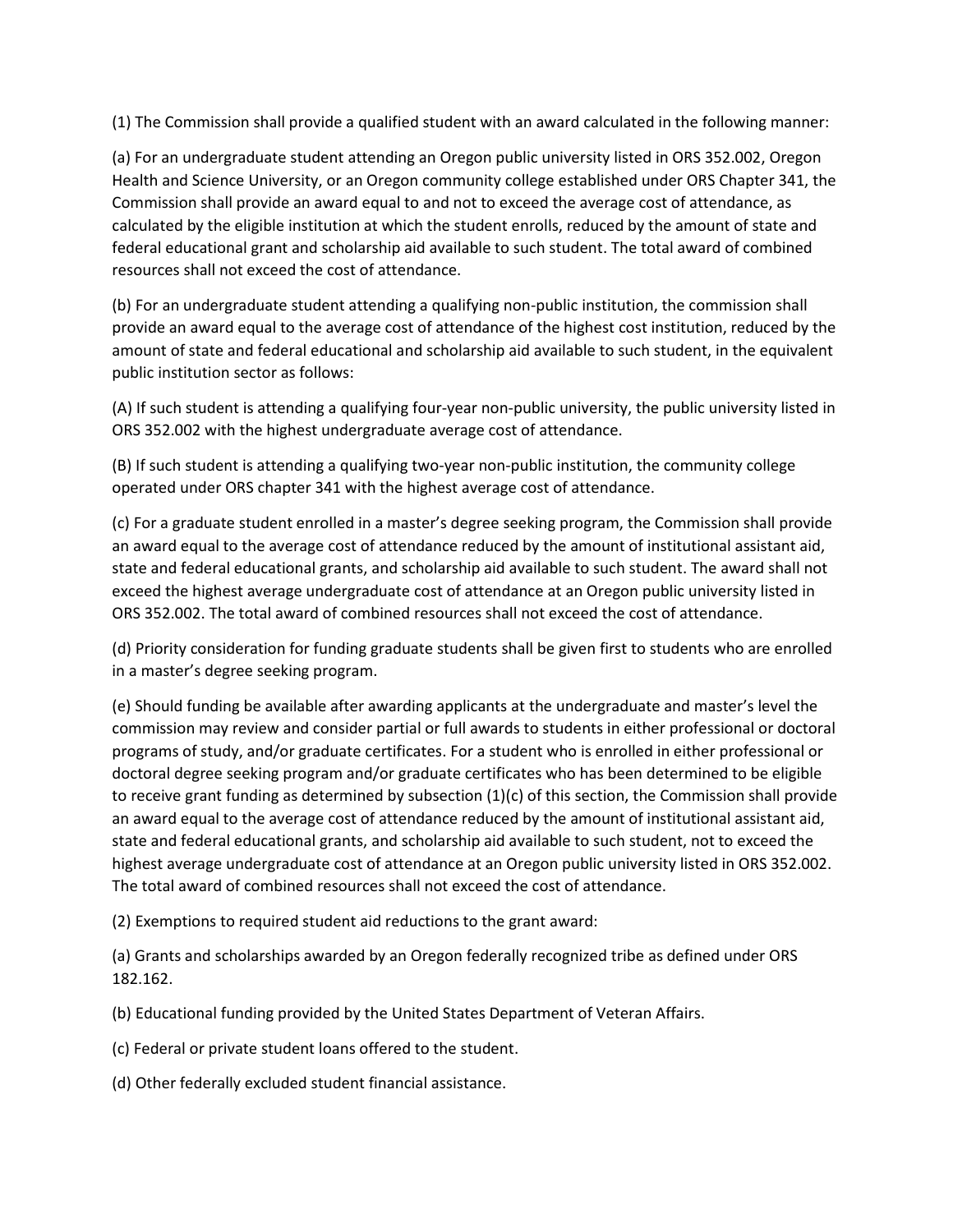(3) Prior to the start of the fall term of each academic year, the Commission shall determine whether moneys available to the Commission are sufficient to award a grant under this section to each eligible student. If appropriate, the Commission shall prioritize as follows:

(a) renewing prior recipients, supporting their completion;

- (b) new undergraduate students; and then
- (c) all other applicants as funding permits.

(4) On the basis of any determination under Section (3), the Commission may:

(a) Limit eligibility to receive a grant under this section to a person using alternate methodology, as determined by the commission by rule, if available funding is at or below a level the Commission determines is necessary to allow the commission to operate the grant program under this section with available moneys; or

(b) Reduce or eliminate any limitation on eligibility previously imposed by the Commission under paragraph (a) of this subsection.

(5) If at any time the Commission determines that moneys available to the commission are insufficient to provide a grant under this section to each eligible person, the Commission may decrease the total amount of the grant awarded to each recipient

## **575-105-0020 Disbursement of Grant Funds to Students**

(1) Institutions shall disburse grants to eligible students from funds provided by the Commission on an academic term basis within a time schedule established annually by the Commission. A disbursement may not be made to a student who does not meet student eligibility requirements as defined in OAR 575-105-0005.

(2) If, as a result of an institutional error, grants are disbursed to ineligible students, to students in ineligible programs, or to students for an inappropriate number of terms, the institution shall reimburse the commission the full amount of moneys erroneously disbursed.

(3) Institutions shall refund unused grant funds to the Commission within a time schedule established annually by the commission.

(4) With Commission approval, institutions may make late disbursements of retroactive awards for prior academic terms as determined by the Commission.

## **575-105-0025 Requirements for Concurrently Enrolled Students**

(1) The Commission will prescribe eligibility requirements and grant calculations for students concurrently enrolled in a community college established under ORS Chapter 341 and a public university listed in ORS 352.002.

(2) For students who are concurrently enrolled in two or more public institutions, the Oregon Tribal Student grant award will be based on the cost of attendance determined by the student's "home" institution.